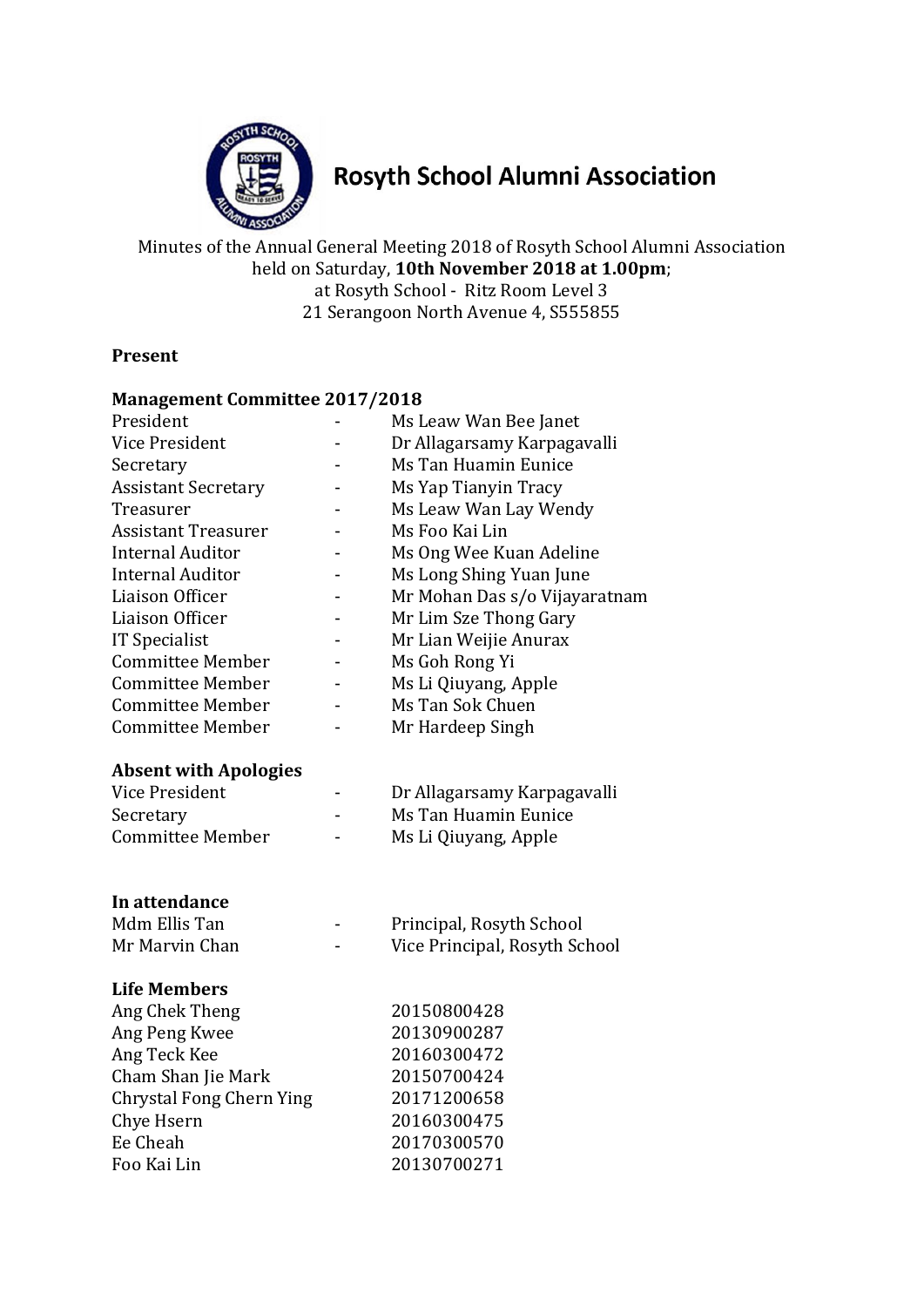| Foo Tee Kiat Kenneth       | 20150400387 |
|----------------------------|-------------|
| Goh Rong Ren               | 20140700328 |
| Goh Rong Yi                | 20140100304 |
| <b>Grace Min Dee</b>       | 20180600733 |
| Gwee Li Ping               | 20150100365 |
| Ho Woon Yang               | 20140800339 |
| Hu Jin Jie                 | 20150600401 |
| Hui Ru Jessie              | 20160800516 |
| Jasmin Kaur                | 20170200557 |
| Justin Chia Heng Loon      | 20170700616 |
| Koh Thong Chuan Eugene     | 20180300691 |
| Kong Xin Yi Michelle       | 20150100362 |
| Leaw Wan Bee Janet         | 20090100089 |
| Leaw Wan Lay Wendy         | 20140100301 |
| Leow Chun Wen Shawn        | 20180700758 |
| Lian Weijie Anurax         | 20130600256 |
| Lim Sze Thong Gary         | 20120700217 |
| Long Shing Yuan            | 20120900221 |
| Mehervan                   | 20170600602 |
| Mohan Das s/o Vijayaratnam | 20140800346 |
| Ng Chee Wee                | 20130100239 |
| Ong Hai Tien               | 20150400392 |
| Ong Wee Kuan               | 20130800277 |
| Raymon                     | 20180300684 |
| Shaun Ho Pan-Wei           | 20171200654 |
| Shen Yicheng Alson         | 20170200560 |
| Tan Shi Yu (Chen Shiyu)    | 20160700506 |
| Tan Sok Chuen              | 20150700421 |
| Wai San                    | 20180300692 |
| Yap Tianyin Tracy          | 20121000226 |
| Yeo Kuei Siong Andy        | 20161000532 |

## **Quorum**

The Annual General Meeting was declared open by the President at 1.00pm upon satisfying the quorum which was deemed in accordance with Article 7.9 of the Constitution.

#### **Address by the Principal – Elis Tan**

Mdm Tan was present for a quick introduction and thanked the RSAA for being supportive of the school's efforts.

She recognises that majority of Alumni members are parents and that it is natural they start off as so, in order to be more involved with the school.

She would like to share the programmes they have for the children and asks for Alumni members to play an active role and keep the spirit strong.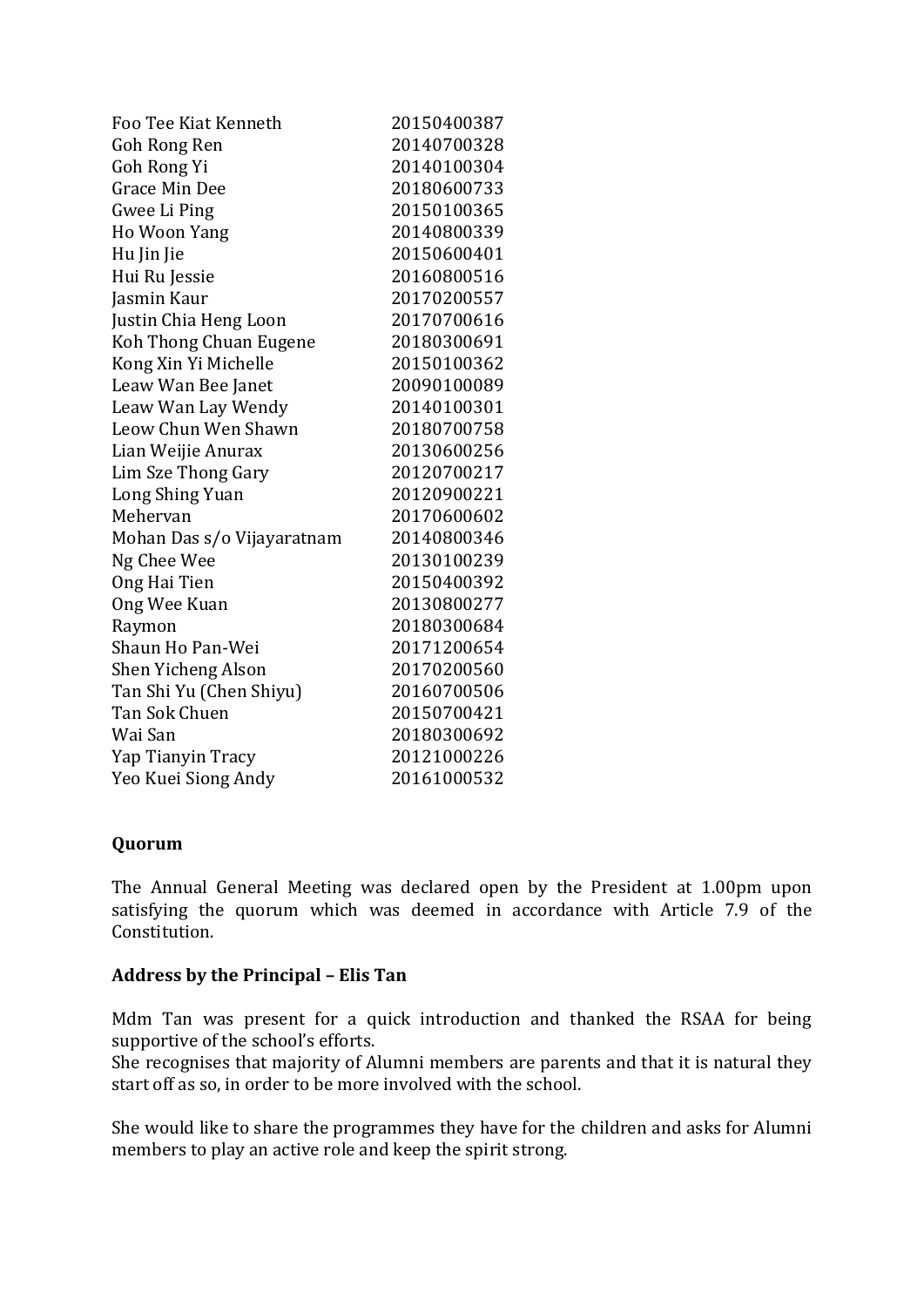## **Address by the Vice Principal – Mr Marvin Chan**

Mr Chan presented key school updates which includes P1and P2 students do not have to go through weighted assessments.

He also introduced the launch of 7E Innovation protocol, this creates innovative thinking in children with 7 stages of thinking in addressing problems.

There is also the Period Phi within Curriculum white space and has different programmes during each of the 4 terms. The last programme is Passion Based Learning and an opportunity for Alumni members to volunteer a certain interest or skill they wish to share with the students. This is an interest driven programme.

The school will have a passion board for self-driven interest learning for various types of enrichment or activity or opportunities. Students are expected to be proactive and sign up. This is a year long affair.

To help expose students to various occupations, the school has an In-Conversation series, through interview features with Alumni members or parents.

Cross CCA Experience was piloted in Semester 2 2018 and will be rolling out in 2019 This programme aims to expand learning within CCAs, through "taster" of other CCAs during current CCA lull period, allowing students to pick up new skills and informed choices.

Mr Chan emphasized that feedback and support for the school programmes are encouraged. He also touched on the partnership events with the Alumni in 2018. They include sponsorship of the following:

RSAA Colours Awards – That recognises students' holistic development

RSAA Service Awards – For ex-Rosythdians who continue to help out after graduating

P6 graduation gift – A pen and motivational quotes set as a congratulatory item

Mdm Tan ended the address that the school wishes to provide the message to students that the real world is messy, and opportunities do not come easy. The idea is to create less structure for children to develop decision making.

## **Address by the Alumni President – Ms Leaw Wan Bee Janet**

Ms Leaw did a brief run through of agenda for the day and introduction of the current RSAA members. She thanked those who have served in 2017 to 2018 and hope that most of them can continue to serve.

She highlighted the criteria of the rewards that the Alumni sponsors yearly, which are the RSAA Service Award and RSAA Colours Award.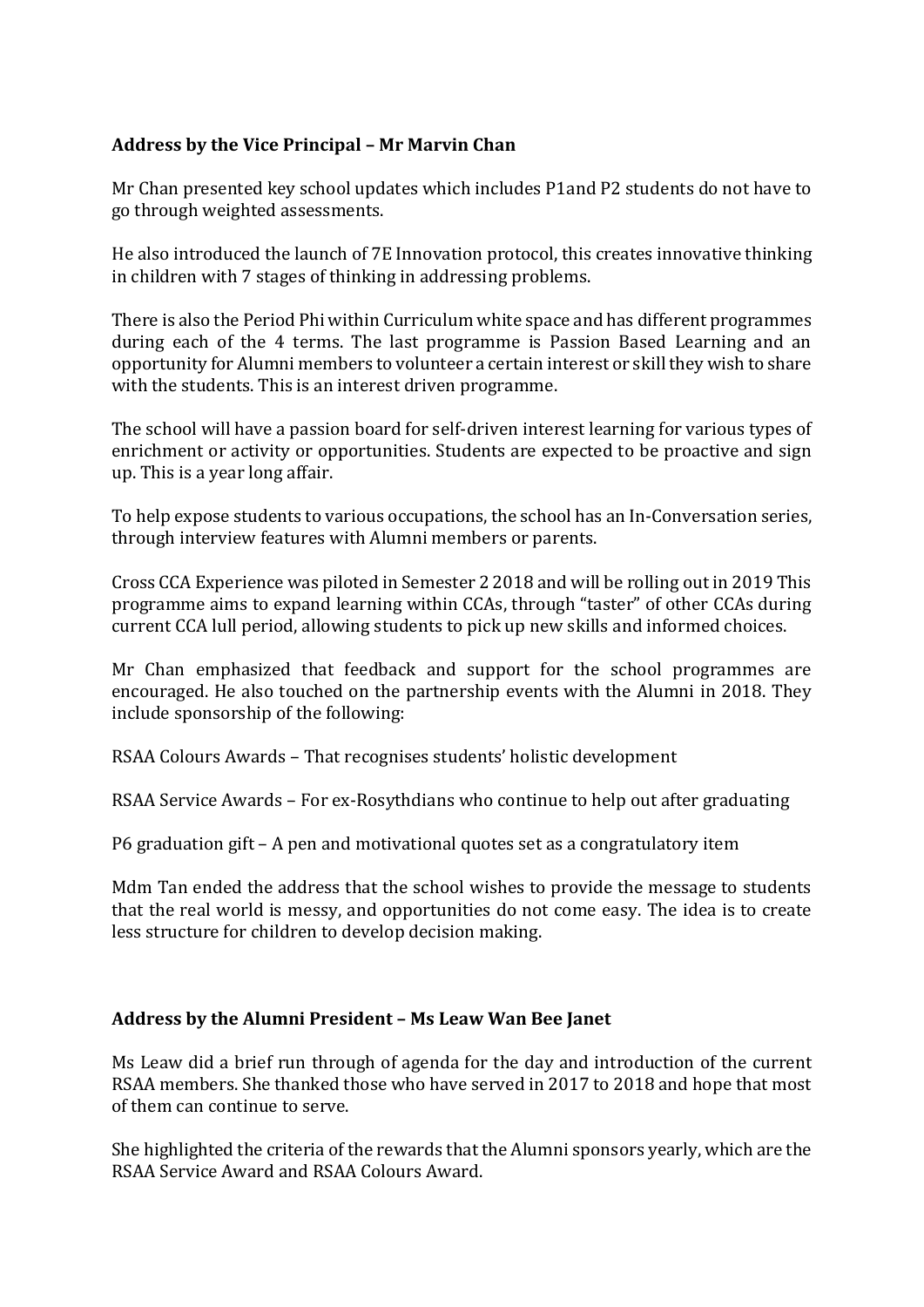There is also mentions of the key events that the Alumni were involved in 2018:

- RSAA Networking Dinner in March about 50 ex Rosythians attended the event
- Ling Kwang Home for Senior Citizens in August SGD300 worth of food items were donated
- Teachers' Day in September the alumni had sponored the door gifts for the Appreciation Night
- Children's day celebration in October there is a Curriculum Experiences event held in school and RSAA members volunteered during the events and celebration
- P6 graduation ceremony in November– Pen and book mark with motivational quotes was presented to all graduates.

Ms Leaw added that the benefit of being in the RSAA is to be close to our alma mater , and to be kept informed of what the current Rosythians are experiencing curriculum-wise.

# **Treasurer's Report for Financial Year**

The RSAA Treasurer, Ms Wendy Leaw shared the Financial Report for the year ending 31st December 2017. It was noted that the new subscriptions for the year was 89 approved members. It is noted that we have a total of 691 members to date. Other notable expenditures from the RSAA fund in contribution to the school were:

- Teachers' Day gifts
- Children's Day gifts
- RSAA Awards

The motion was supported by Mr Shaun Ho and seconded by Mr Kenneth Foo

## **Confirmation of Minutes of Last AGM**

The Assistant Secretary, Ms Tracy Yap, presented the minutes of the last Annual General Meeting held on 11th November 2017 and having posted online, was confirmed unanimously. The motion was supported by Mr Ong Hai Tian and seconded by Mr Ang Peng Kwee.

## **Election of New Office Bearers To the 9th Management Committee for the term of office during 2019/2020**

It is noted that Mr Mohan Das s/o Vijayaratnam is nominated as the Alumni's Legal Advisor and Mr Lian Weijie Anurax to stay on as our IT Specialist.

As the last election had taken place at the last AGM held in November 2016 and the term of office of the management committee was 2 years, it was necessary to hold general elections.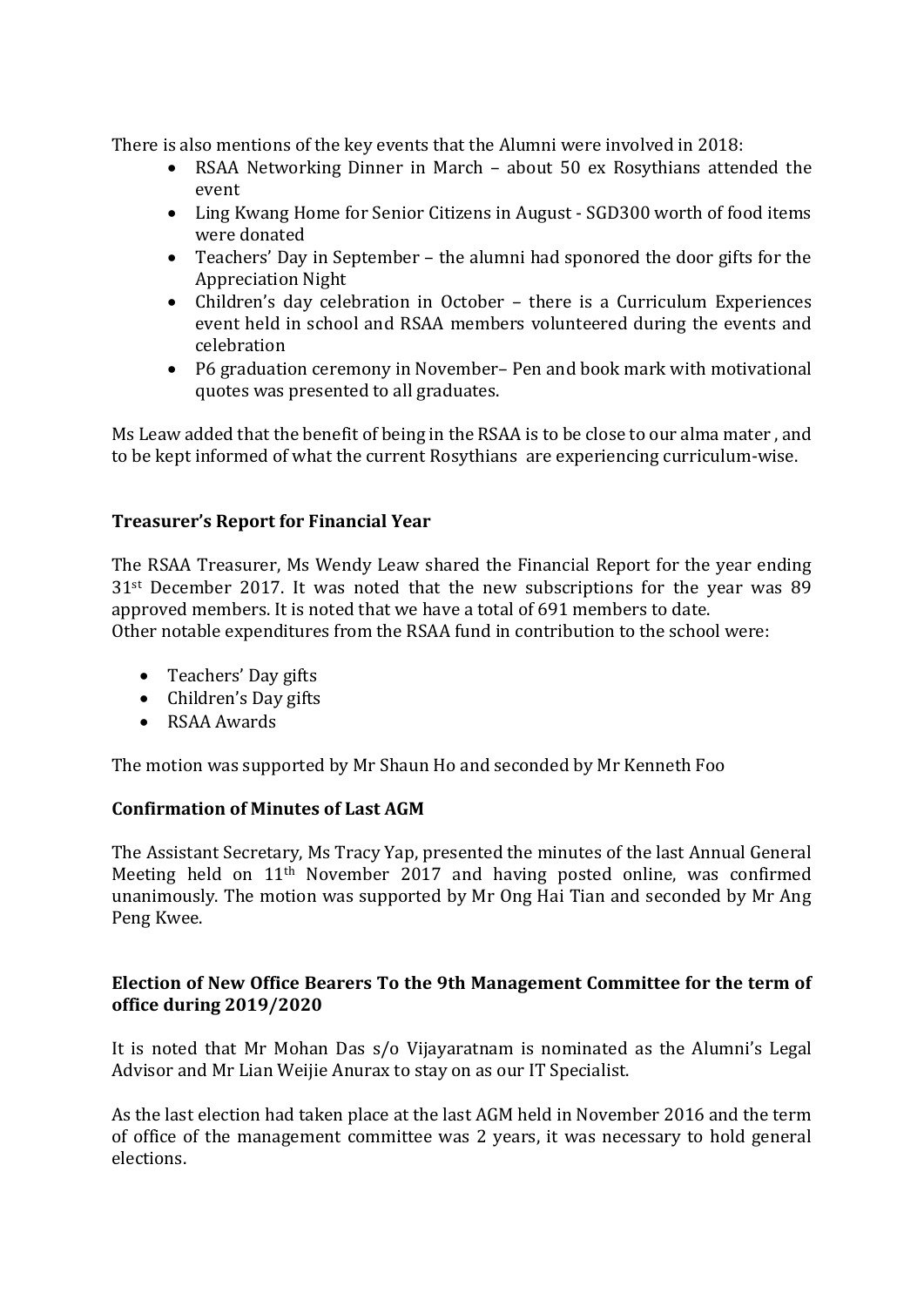The following nominees were proposed and elected without objections:

| Post                       | Name                            | Proposer                         | Seconder                   |
|----------------------------|---------------------------------|----------------------------------|----------------------------|
| President                  | Ms Leaw Wan Bee<br>Janet        | Ms Ong Wee Kuan<br>Adeline       | Mr Ang Peng Kwee           |
| Vice President             | Ms Foo Kai Lin                  | Mr Mohan Das s/o<br>Vijayaratnam | Mr Lim Sze Thong<br>Gary   |
| Vice President             | Dr Tan Sok Chuen                | Ms Leaw Wan Bee<br>Janet         | Mr Ang Teck Kee            |
| Secretary                  | Ms Yap Tianyin Tracy            | Dr Tan Sok Chuen                 | Leaw Wan Lay Wendy         |
| <b>Assistant Secretary</b> | Ms Tan Huamin<br>Eunice         | Ms Yap Tianyin Tracy             | Dr Tan Sok Chuen           |
| Treasurer                  | Mr Hu Jin Jie                   | Mr Hardeep Singh                 | Mr Ho Woon Yang            |
| <b>Assistant Treasurer</b> | Ms Li Qui Yang, Apple           | Ms Goh Rong Yi                   | Ms Long Shing Yuan<br>June |
| Liaison Officer            | Mr Shen Yicheng,<br>Alson       | Mr Lian Weijie<br>Anurax         | Ms Foo Kai Lin             |
| Liaison Officer            | Ms Leaw Wan Lay<br>Wendy        | Mr Lim Sze Thong<br>Gary         | Ms Goh Rong Yi             |
| <b>Internal Auditor</b>    | Ms Kong Xin Yi<br>Michelle      | Ms Long Shing Yuan<br>June       | Ms Leaw Wan Bee<br>Janet   |
| <b>Internal Auditor</b>    | Mr Hardeep Singh                | Ms Foo Kai Lin                   | Ms Ong Wee Kuan<br>Adeline |
| <b>Committee Member</b>    | Dr Allagarsamy<br>Karpagavalli  | Mr Ong Hai Tien                  | Ms Jasmine Kaur            |
| <b>Committee Member</b>    | Ms Ong Wee Kuan<br>Adeline      | Ms Yap Tianyin Tracy             | Mr Foo Tee Kiat<br>Kenneth |
| <b>Committee Member</b>    | Mr Lim Sze Thong<br>Gary        | Ms Ong Wee Kuan<br>Adeline       | Mr Koh Woon Yang           |
| <b>Committee Member</b>    | Ms Long Shing Yuan<br>June      | Mr Lim Sze Thong<br>Gary         | Mr Andy Yeo                |
| <b>Committee Member</b>    | Mr Ong Hai Tien                 | Ms Goh Rong Yi                   | Mr Justin Chia             |
| <b>Committee Member</b>    | Dr Fong Chern Ying,<br>Chrystal | Ms Long Shing Yuan<br>June       | Ms Michelle Kong           |